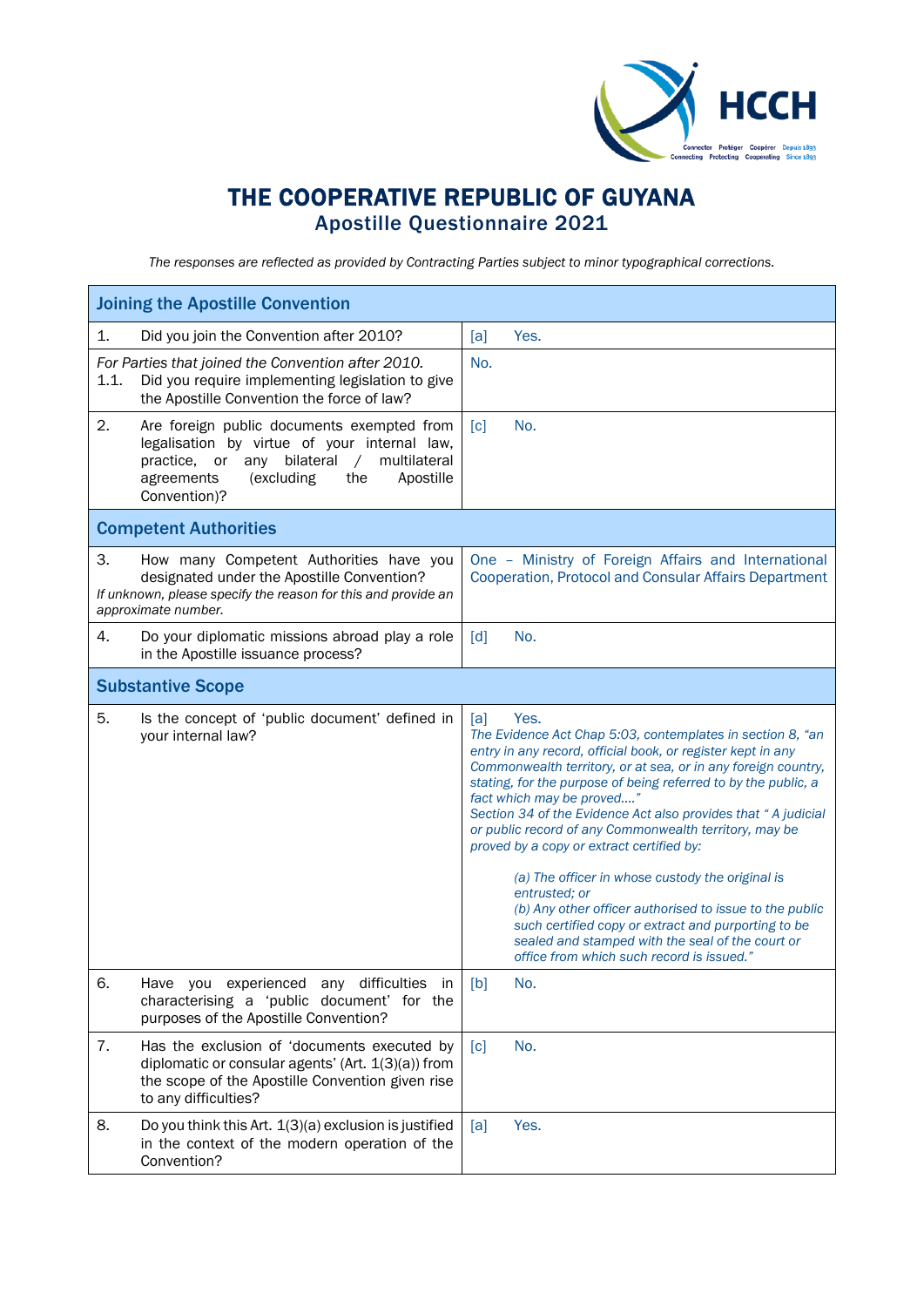| 9.  | Has the exclusion of 'administrative documents<br>dealing directly with commercial or customs<br>operations' (Art. $1(3)(b)$ ) from the scope of the<br>Apostille<br>Convention<br>given<br>rise<br>to<br>any<br>difficulties? | No.<br>$\lceil c \rceil$                                                                                       |                                                                                                              |                      |        |
|-----|--------------------------------------------------------------------------------------------------------------------------------------------------------------------------------------------------------------------------------|----------------------------------------------------------------------------------------------------------------|--------------------------------------------------------------------------------------------------------------|----------------------|--------|
| 10. | Do you think this Art. 1(3)(b) exclusion is justified<br>in the context of the modern operation of the<br>Convention?                                                                                                          | Yes.<br>[a]                                                                                                    |                                                                                                              |                      |        |
| 11. | Do you issue (outgoing) or accept (incoming)                                                                                                                                                                                   |                                                                                                                |                                                                                                              | <b>Issue</b>         | Accept |
|     | Apostilles for any of the following categories of<br>document?                                                                                                                                                                 |                                                                                                                | Certificates of origin                                                                                       |                      |        |
|     |                                                                                                                                                                                                                                |                                                                                                                | <b>Export licences</b>                                                                                       |                      |        |
|     |                                                                                                                                                                                                                                |                                                                                                                | Import licences                                                                                              |                      |        |
|     |                                                                                                                                                                                                                                | Health and safety certificates<br>issued by the relevant<br>government authorities or<br>agencies              |                                                                                                              |                      |        |
|     |                                                                                                                                                                                                                                |                                                                                                                | Certificates of products<br>registration                                                                     |                      |        |
|     |                                                                                                                                                                                                                                |                                                                                                                | Certificates of conformity                                                                                   |                      |        |
|     |                                                                                                                                                                                                                                | End user certificates<br>(i.e. documents certifying that the<br>buyer is the end user of acquired<br>goods)    |                                                                                                              |                      |        |
|     |                                                                                                                                                                                                                                |                                                                                                                | Commercial invoices                                                                                          |                      |        |
|     | <b>Apostille Process</b>                                                                                                                                                                                                       |                                                                                                                |                                                                                                              |                      |        |
|     | <b>Certification of Public Documents</b>                                                                                                                                                                                       |                                                                                                                |                                                                                                              |                      |        |
| 12. | Do any of your public documents require some<br>other intermediate certification before the<br>issuance of an Apostille?                                                                                                       | [b]<br>upon the public document.                                                                               | No, an intermediate certification is not required<br>for any public document; Apostilles are issued directly |                      |        |
|     | <b>Requesting an Apostille (Outgoing)</b>                                                                                                                                                                                      |                                                                                                                |                                                                                                              |                      |        |
| 13. | How can an Apostille be requested?                                                                                                                                                                                             | [a]<br>In person.                                                                                              |                                                                                                              |                      | X      |
|     |                                                                                                                                                                                                                                | [b]<br>By post.                                                                                                |                                                                                                              |                      | X      |
|     |                                                                                                                                                                                                                                | [c]<br>By email.                                                                                               |                                                                                                              |                      |        |
|     |                                                                                                                                                                                                                                | Through a website.<br>[d]                                                                                      |                                                                                                              |                      |        |
|     |                                                                                                                                                                                                                                | Other.<br>[e]                                                                                                  |                                                                                                              |                      |        |
| 14. | When issuing an Apostille, do you enquire about<br>the State of destination?                                                                                                                                                   | Yes, the enquiry is made orally.<br>[b]                                                                        |                                                                                                              |                      |        |
| 15. | How long does it take for an Apostille to be<br>issued?                                                                                                                                                                        | Other requests<br>In-person request<br>(from the time of<br>(paper Apostille)<br>receipt) (paper<br>Apostille) |                                                                                                              | e-Apostille requests |        |
|     |                                                                                                                                                                                                                                | Within five<br>working days                                                                                    | Within five<br>working days                                                                                  |                      |        |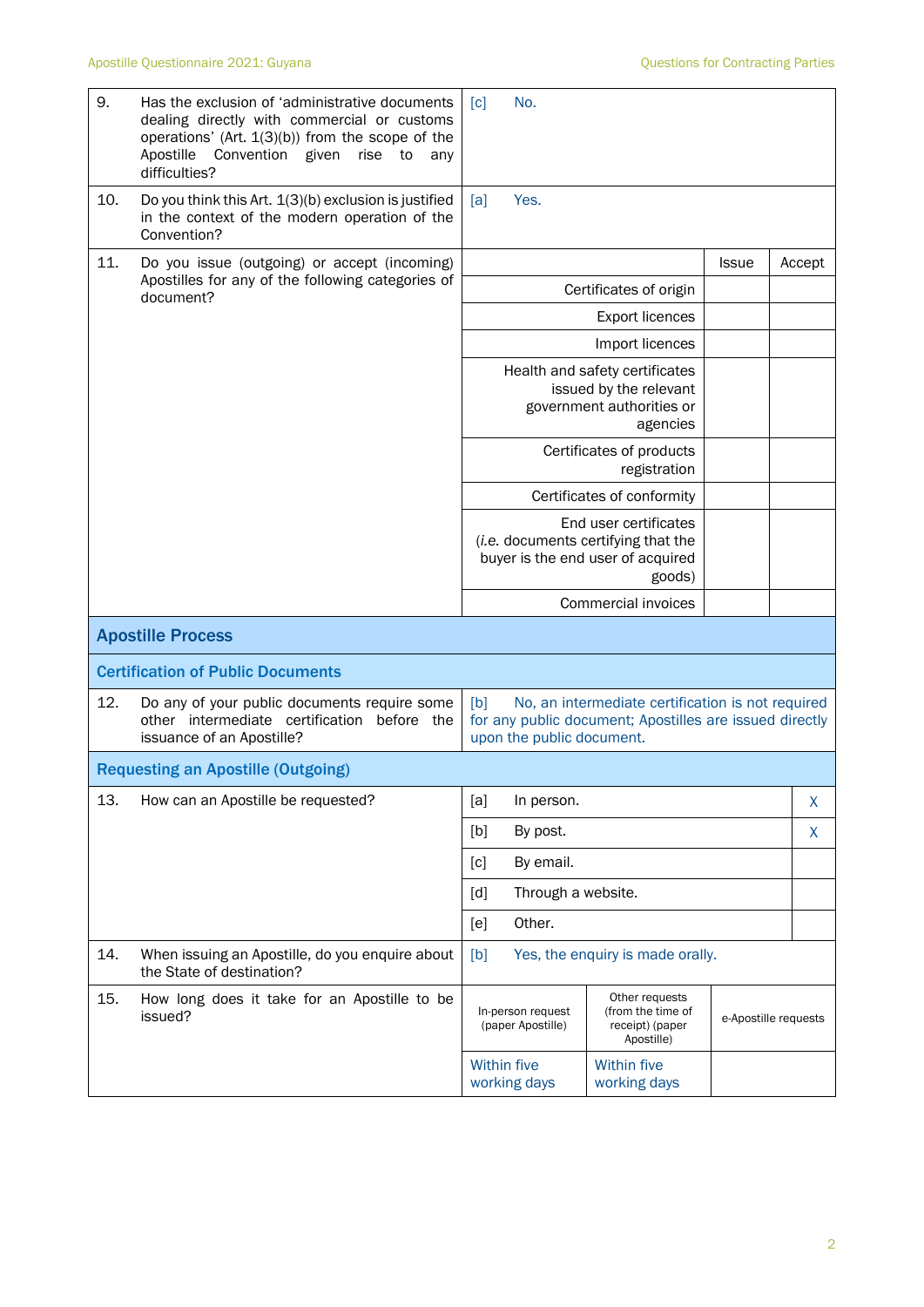| 16. | Does your Competent Authority impose a fee for<br>issuing an Apostille?                                                                                                                                                                       | Yes, but the price is dependent on, for example,<br>[b]<br>the category of public document(s), the Competent<br>Authority, or the type of application.<br>In cases where an Apostille is issued to an individual for a<br>non-commercial purpose, a fee of GYD \$2,000 is imposed.<br>Where the Apostille is issued for a commercial purpose, the<br>fee is GYD \$3,000. |   |  |
|-----|-----------------------------------------------------------------------------------------------------------------------------------------------------------------------------------------------------------------------------------------------|--------------------------------------------------------------------------------------------------------------------------------------------------------------------------------------------------------------------------------------------------------------------------------------------------------------------------------------------------------------------------|---|--|
|     | <b>Issuing an Apostille (Outgoing)</b>                                                                                                                                                                                                        |                                                                                                                                                                                                                                                                                                                                                                          |   |  |
| 17. | How is the origin of a public document verified<br>for the purpose of issuing an Apostille (i.e.<br>verification of the authenticity of the signature,<br>the capacity of the signer, and the identity of the<br>seal / stamp (Art. $5(2)$ )? | Multiple Competent Authorities.<br>[b]<br>A single, centralised, database of sample<br>[1]<br>signatures / seals / stamps, maintained in paper form.                                                                                                                                                                                                                     |   |  |
| 18. | How does a Competent Authority address<br>situations where it is unable to verify the origin<br>of the public document?                                                                                                                       | The Competent Authority will contact the issuing<br>[b]<br>authority to confirm authenticity but will not issue the<br>Apostille until the new signature, stamp or seal is added<br>to the database.                                                                                                                                                                     |   |  |
| 19. | In what language(s) are the 10 standard items<br>of your Apostilles available?                                                                                                                                                                | [a]<br>In one language.<br>English                                                                                                                                                                                                                                                                                                                                       |   |  |
| 20. | In what language(s) are the blank fields of your<br>Apostilles filled in?                                                                                                                                                                     | [a]<br>In one language.<br>English                                                                                                                                                                                                                                                                                                                                       |   |  |
| 21. | How are the blank fields of your Apostilles filled<br>in?                                                                                                                                                                                     | [b]<br>Using computer software.<br>Microsoft                                                                                                                                                                                                                                                                                                                             |   |  |
|     | <b>Apostille Registers</b>                                                                                                                                                                                                                    |                                                                                                                                                                                                                                                                                                                                                                          |   |  |
| 22. | How is your Apostille register, required by<br>Article 7, maintained?                                                                                                                                                                         | Single Competent Authority.<br>[a]<br>[iii]<br>Paper form.                                                                                                                                                                                                                                                                                                               |   |  |
| 23. | What particulars are contained in your Apostille<br>register?                                                                                                                                                                                 | Number and<br>date of the Apostille<br>[a]<br>(required).                                                                                                                                                                                                                                                                                                                | X |  |
|     |                                                                                                                                                                                                                                               | [b]<br>Name and capacity of the person signing<br>the document and $/$ or the name of<br>authority whose seal or stamp is affixed<br>(required).                                                                                                                                                                                                                         | X |  |
|     |                                                                                                                                                                                                                                               | [c]<br>Name and / or type of underlying<br>document.                                                                                                                                                                                                                                                                                                                     | X |  |
|     |                                                                                                                                                                                                                                               | Description of the contents of underlying<br>[d]<br>document.                                                                                                                                                                                                                                                                                                            |   |  |
|     |                                                                                                                                                                                                                                               | Name of the applicant.<br>[e]                                                                                                                                                                                                                                                                                                                                            | X |  |
|     |                                                                                                                                                                                                                                               | State of destination.<br>$[f]$                                                                                                                                                                                                                                                                                                                                           | X |  |
|     |                                                                                                                                                                                                                                               | Copy of the Apostille.<br>[g]                                                                                                                                                                                                                                                                                                                                            | X |  |
|     |                                                                                                                                                                                                                                               | Copy of the underlying document.<br>[h]                                                                                                                                                                                                                                                                                                                                  | X |  |
|     |                                                                                                                                                                                                                                               | Other.<br>$[1]$                                                                                                                                                                                                                                                                                                                                                          |   |  |
| 24. | Is there a limit to how long records can be<br>retained on the Apostille register?                                                                                                                                                            | No.<br>[d]                                                                                                                                                                                                                                                                                                                                                               |   |  |
| 25. | If your register is not publicly accessible, how<br>frequently do your Competent Authorities<br>receive requests to verify an Apostille they have<br>issued in the register?                                                                  | [c]<br>Between 2 and 10 times per year.                                                                                                                                                                                                                                                                                                                                  |   |  |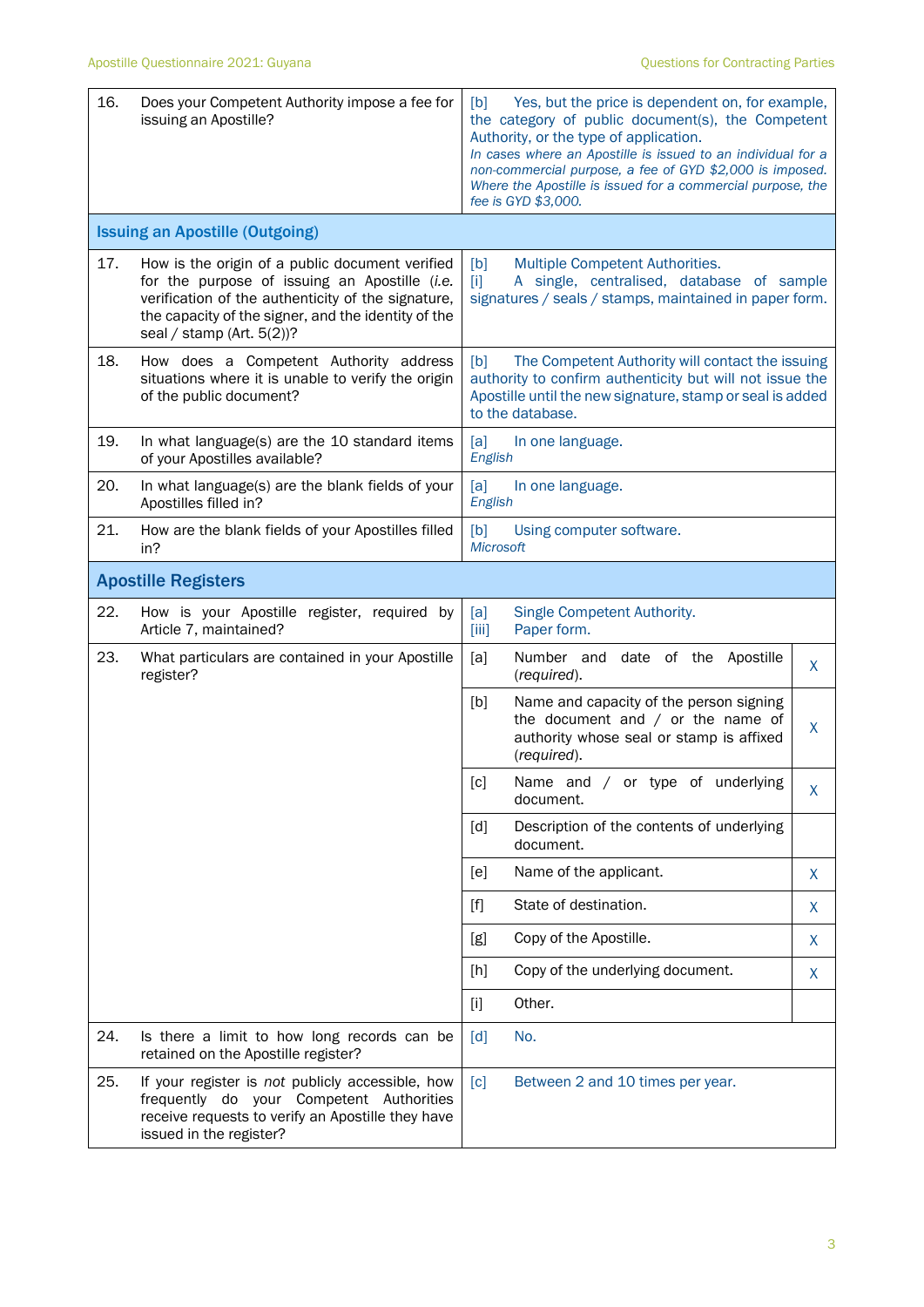|                                                                                                                                   | <b>Technology &amp; the e-APP</b>                                                                                                                                                              |                                                                                                                 |    |  |  |
|-----------------------------------------------------------------------------------------------------------------------------------|------------------------------------------------------------------------------------------------------------------------------------------------------------------------------------------------|-----------------------------------------------------------------------------------------------------------------|----|--|--|
| 26.                                                                                                                               | Under your internal law, do you recognise<br>electronic / digital signatures as functionally<br>equivalent to handwritten signatures (i.e. can a<br>public document be signed electronically)? | [b]<br>No.                                                                                                      |    |  |  |
| 27.                                                                                                                               | Under your internal law, are public documents<br>executed, or able to be executed, in electronic<br>form (whether or not they are to be used abroad<br>under the Convention)?                  | No, public documents are never executed in<br>[b]<br>electronic form.                                           |    |  |  |
| 28.                                                                                                                               | Do you issue e-Apostilles?                                                                                                                                                                     | No.<br>[b]<br>We are not currently planning to implement the<br>[ii]<br>e-Apostille component.                  |    |  |  |
|                                                                                                                                   | For Parties that answered no to Q28.<br>28.1. What challenges are you facing that may prevent                                                                                                  | [a]<br>Internal law limitations.                                                                                |    |  |  |
|                                                                                                                                   | you from implementing the e-Apostille?                                                                                                                                                         | Judicial or administrative structure.<br>[b]                                                                    |    |  |  |
|                                                                                                                                   |                                                                                                                                                                                                | [c]<br>Implementation challenges (e.g. lack of<br>resources, lack of infrastructure).                           |    |  |  |
|                                                                                                                                   |                                                                                                                                                                                                | [d]<br>Cost.                                                                                                    |    |  |  |
|                                                                                                                                   |                                                                                                                                                                                                | System interoperability / compatibility.<br>[e]                                                                 |    |  |  |
|                                                                                                                                   |                                                                                                                                                                                                | $[f]$<br>Security concerns.                                                                                     | X  |  |  |
|                                                                                                                                   |                                                                                                                                                                                                | Other.<br>[g]                                                                                                   |    |  |  |
| For Parties that answered no to Q28.<br>28.2. How do you issue an Apostille for a public<br>document executed in electronic form? |                                                                                                                                                                                                | [a]<br>Public documents are never executed<br>$\mathsf{I}$<br>electronic form.                                  |    |  |  |
| 29.                                                                                                                               | Are your authorities<br>accept<br>equipped to<br>incoming e-Apostilles?                                                                                                                        | No.<br>$\lceil c \rceil$<br>Security concerns.                                                                  |    |  |  |
| 30.                                                                                                                               | Do you maintain an e-Register?                                                                                                                                                                 | No.<br>[b]<br>We are studying the use of an e-Register and<br>ſП<br>plan to implement the e-Register component. |    |  |  |
|                                                                                                                                   | For Parties that answered no to Q30.                                                                                                                                                           | Internal law limitations.<br>[a]                                                                                |    |  |  |
|                                                                                                                                   | 30.1. What challenges are you facing that may prevent<br>you from implementing the e-Register?                                                                                                 | Judicial or administrative structure.<br>[b]                                                                    |    |  |  |
|                                                                                                                                   |                                                                                                                                                                                                | [c]<br>Implementation challenges (e.g. lack of<br>resources, lack of infrastructure).                           | X. |  |  |
|                                                                                                                                   |                                                                                                                                                                                                | [d]<br>Cost.                                                                                                    |    |  |  |
|                                                                                                                                   |                                                                                                                                                                                                | System interoperability / compatibility.<br>[e]                                                                 |    |  |  |
|                                                                                                                                   |                                                                                                                                                                                                | Security concerns.                                                                                              |    |  |  |
|                                                                                                                                   |                                                                                                                                                                                                | Other.<br>[g]                                                                                                   |    |  |  |
| 31.                                                                                                                               | Have you been in contact with other Competent<br>Authorities that operate an e-APP component<br>and exchanged information and / or relevant<br>experience?                                     | [b]<br>No.                                                                                                      |    |  |  |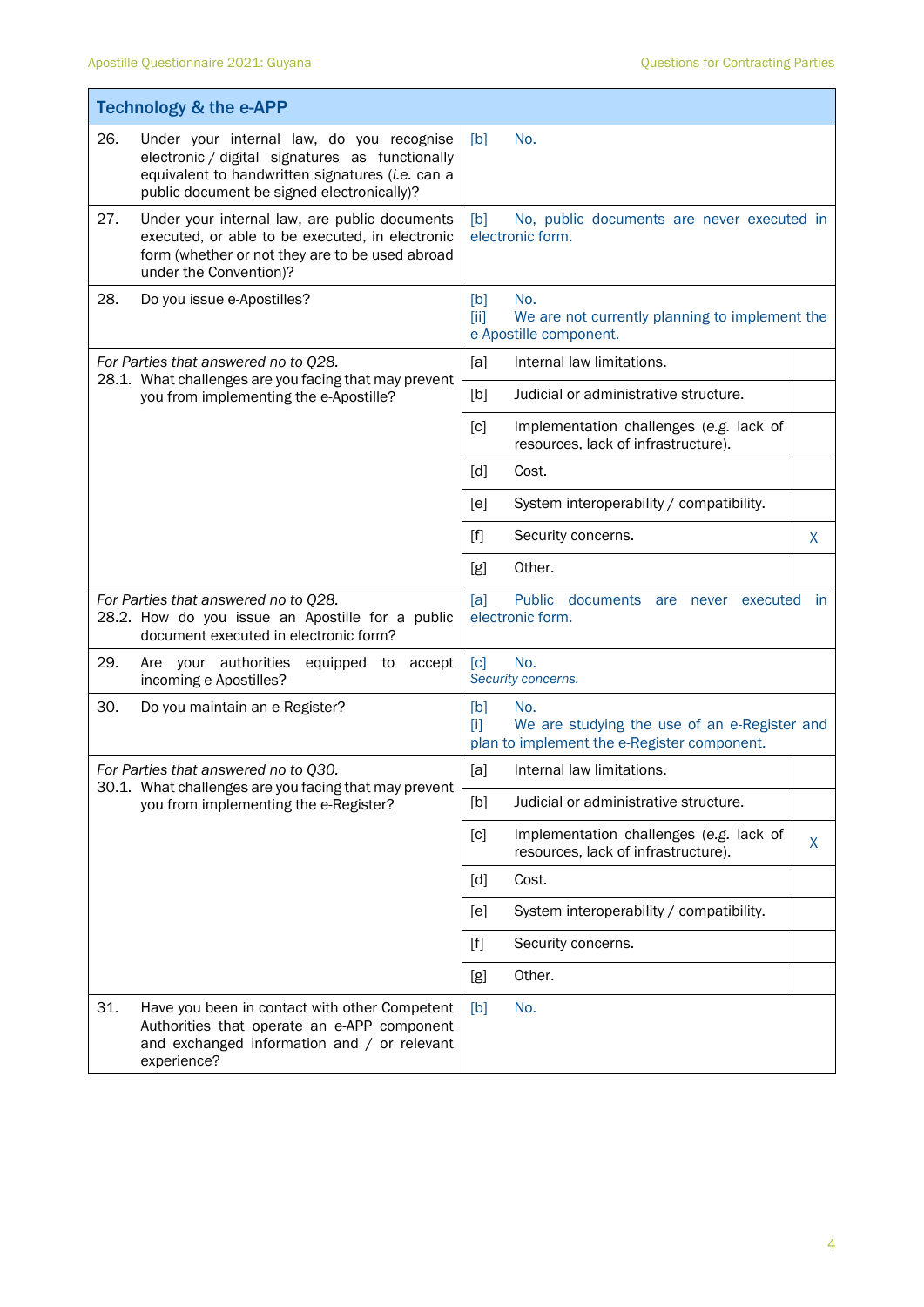T

Ī.

| <b>Issues with Apostilles</b> |                                                                                                                                                          |       |                                                                                                     |   |
|-------------------------------|----------------------------------------------------------------------------------------------------------------------------------------------------------|-------|-----------------------------------------------------------------------------------------------------|---|
| 32.                           | Has an Apostille <i>issued</i> by your Competent<br>Authority ever been refused by the authorities of<br>another Contracting Party on the following      | [a]   | Form requirements (e.g. square-shaped,<br>sides of at least nine centimetres, border,<br>ink, etc). |   |
|                               | grounds:                                                                                                                                                 | [b]   | The manner in which the Apostille was<br>affixed / attached to the underlying<br>document.          |   |
|                               |                                                                                                                                                          | [c]   | The Apostille was not signed.                                                                       |   |
|                               |                                                                                                                                                          | [d]   | One<br>of<br>the<br>standard<br>or<br>more<br>informational items were not filled in.               |   |
|                               |                                                                                                                                                          | [e]   | The Apostille was in electronic form (an<br>e-Apostille).                                           |   |
|                               |                                                                                                                                                          | $[f]$ | The underlying public document was in<br>electronic form.                                           |   |
|                               |                                                                                                                                                          | [g]   | The underlying public document had<br>expired / was not issued within a certain<br>timeframe.       |   |
|                               |                                                                                                                                                          | [h]   | The underlying document was not a<br>public document under the law of the<br>destination.           |   |
|                               |                                                                                                                                                          | $[1]$ | Other.                                                                                              |   |
|                               |                                                                                                                                                          | [j]   | Unknown.                                                                                            | X |
|                               |                                                                                                                                                          | [k]   | No / Not applicable.                                                                                |   |
| 33.                           | Has your Competent Authority ever been<br>requested by external Competent Authorities to<br>certify or confirm your procedure for issuing<br>Apostilles? | [b]   | No.                                                                                                 |   |
| 34.                           | Has an Apostille <i>received</i> by your authorities<br>ever been refused on the following grounds:                                                      | [a]   | The issuing State was not a Contracting<br>Party to the Apostille Convention.                       |   |
|                               |                                                                                                                                                          | [b]   | Form requirements (e.g. square-shaped,<br>sides of at least nine centimetres, border,<br>ink, etc). |   |
|                               |                                                                                                                                                          | [c]   | The manner in which the Apostille was<br>affixed / attached<br>the underlying<br>to<br>document.    |   |
|                               |                                                                                                                                                          | [d]   | The Apostille was not signed.                                                                       |   |
|                               |                                                                                                                                                          | [e]   | οf<br>the<br>standard<br>One<br>more<br>or<br>informational items were not filled in.               |   |
|                               |                                                                                                                                                          | $[f]$ | The Apostille was in electronic form (an<br>e-Apostille).                                           |   |
|                               |                                                                                                                                                          | [g]   | The underlying public document was in<br>electronic form.                                           |   |